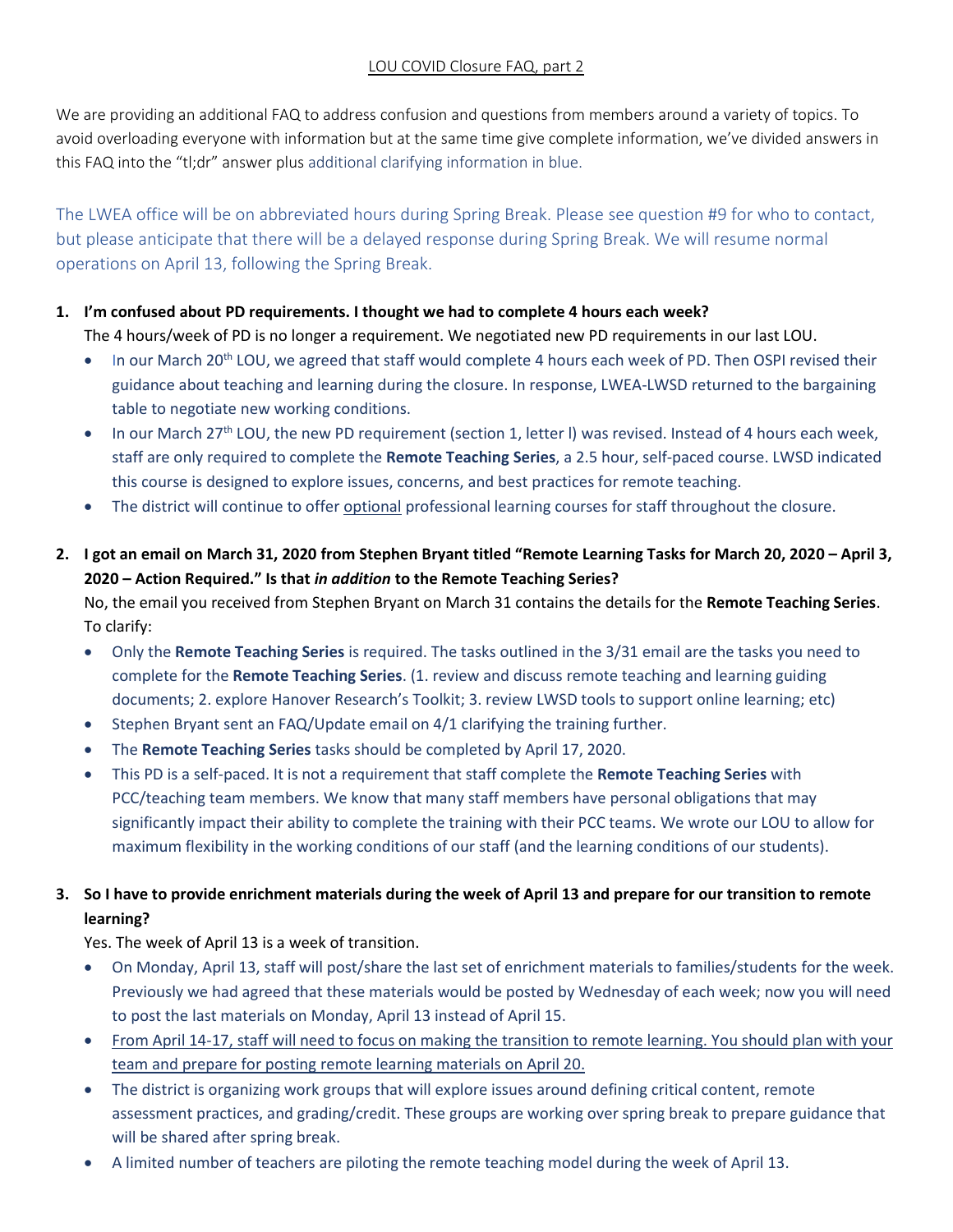## **4. Can I video conference with students?**

With the exception of special education services staff, not yet. Our new agreement (in I.H.) we provide a pathway to *eventually* be able to video conference. Here is the key phrase from the LOU: **with guidance from the district using approved platforms.**

- Our shared interest with the district is always student and staff safety. Currently we have no guidance from the district on appropriate protocols or an approved platform.
- The district is working to find a platform that all students can access/use. We cannot use Zoom because students' laptops would all have to be manually reimagined. The district also wants to provide guidance on video conferencing, so that staff are not liable and all stakeholders (staff, students, parents) aren't put in compromising positions. (However, if you are on a phone call via Skype for Business with parents and the parent puts you on speaker phone, it's okay because the parent is present and you are using a district platform to make the call.)
- Once the district provides a safe platform that can be equitably accessed and offers protocols for using video conferencing, we should be able to move forward with video conferencing with students.

#### **5. Am I required to provide "live" instruction to my classes?**

No, teachers are not required to provide "live" instruction on April 20.

- The district has attempted to create an instructional model that allows for maximum flexibility for staff and students/families. Therefore, we are not implementing a firm schedule of required class meeting times.
- Teachers should **NOT** require students to "attend" or report to a live video instructional session.

#### **6. What grading system are we using during remote learning?**

The district is organizing work groups of 8-10 teachers that will explore issues around defining critical content, remote assessment practices, and grading/credit. These groups are working over spring break to prepare guidance that will be shared after spring break. Please ask your principal about how to participate.

- Grading questions and concerns differ from elementary, middle, and high school levels.
- The district needs guidance from OSPI and the Washington State Board of Education (SBE) to proceed on decisions about grading and credit/graduation requirements.
- In a video on Friday, OSPI Superintendent Chris Reykdahl will answer questions from students/parents about learning and education while schools are closed. Many of the submitted questions relate to grading, earning credit, and graduation requirements. The video will likely be shared on the OSPI website: <https://www.k12.wa.us/>

#### **7. What is being done to address the work expectations for specialists?**

We have worked with the district to establish teams of specialists to meet with district leadership starting after spring break.

 These groups will use guidance from OSPI and the LWEA/LWSD March 27 LOU to clarify the work expectations and job responsibilities of specialists during the closure.

## **8. Are evaluations continuing?**

Evaluations are currently paused.

 We have not negotiated new language on evaluations. We are working with the district and hope to come to agreement in late April.